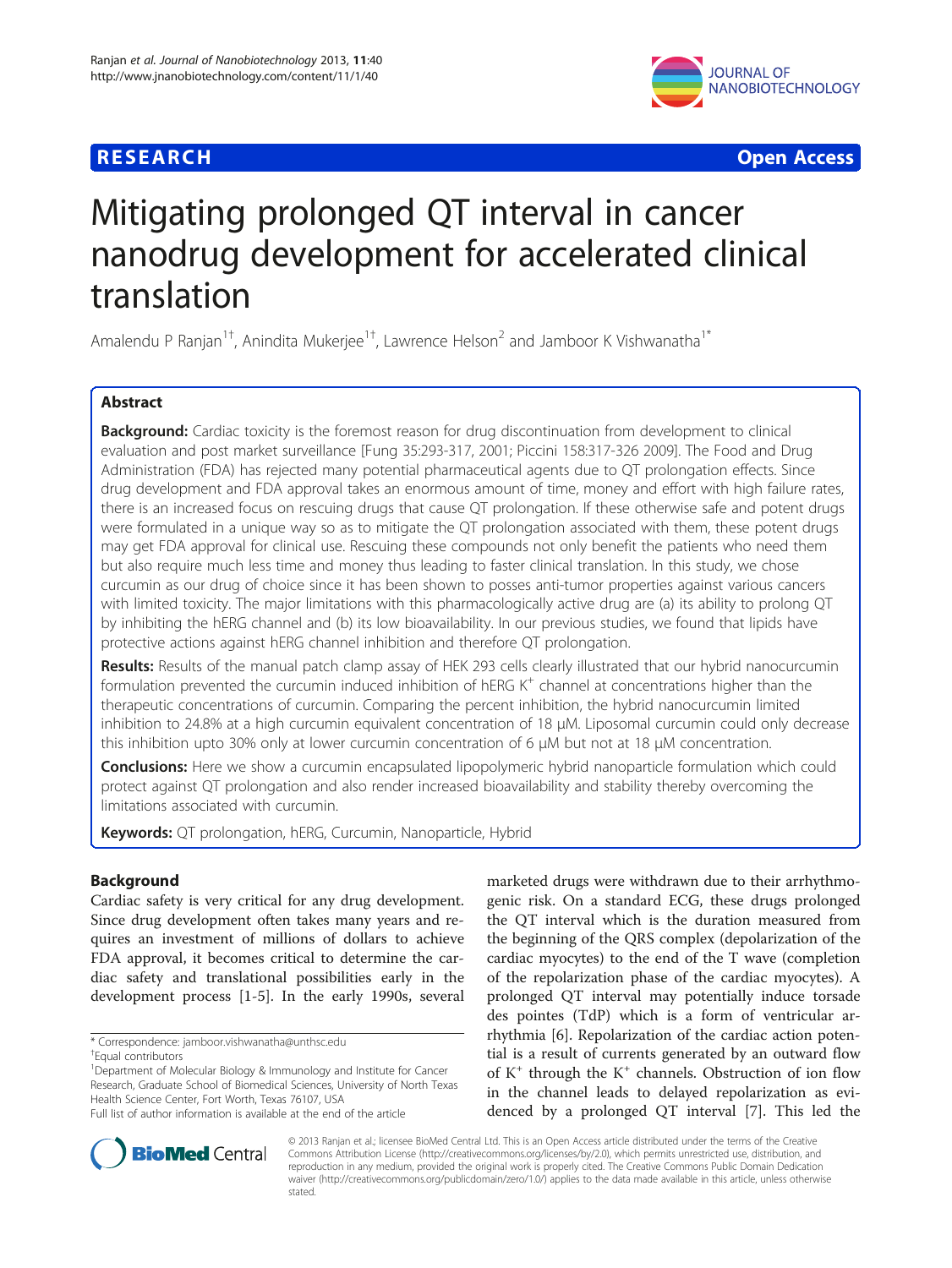International Conference on Harmonization of Technical Requirements for Registration of Pharmaceuticals for Human Use to issue the E17 guideline in 2005. This guideline was directed at the clinical evaluation of QT interval prolongation and proarrhythmic potential of non-antiarrhythmic drugs. During drug development and phase I-II studies, it is important to ascertain the potential of the drug to cause (a) direct myocyte toxicity, (b) changes in cardiac repolarization, (c) prolong QT interval, (d) effects on vascular tone and injury [[8\]](#page-7-0), or (e) induction of life threatening proarrhythmias. The guideline required that the effect on cardiac repolarization of every drug, including anticancer agents, should be evaluated before phase II trials [\[9](#page-7-0)].

Several drugs can interfere with hERG (human ethera-go-go-related gene) coded potassium channels, which are responsible for the rapid component of repolarisation. This drug induced inhibition may ultimately lead to prolongation of the QT interval [[10\]](#page-7-0). The hERG (human ether-a-go-go related gene) encodes for the α-subunit of the ion channel that is responsible for the rapidly activating delayed rectifier potassium channel  $I_{Kr}$  (K<sub>v</sub>11.1). The three-dimensional structure of the hERG channel is still unknown although site-directed mutagenesis data have provided some insight into its structure [[11\]](#page-7-0). Within the hERG channel pore cavity, ion flux and currents can be modified depending upon the open or closed states, and by drug interactions at key high affinity drug binding sites. These sites are the aromatic amino-acid residues (Y652 and F656) on the inner helices of the pore. The most important currents mediated by drugs are the sensitive delayed  $I_{Kr}$  (rapid) current which repolarizes the myocardial cells and the  $I_{Ks}$  (slow) rectifier currents are exhibited on the standard ECG as the QT interval. The corrected current with heart rate is defined as QTc [[7\]](#page-7-0). This  $I_{Kr}$  or the hERG current is critical for ventricular repolarization and inhibition of  $I_{Kr}$  can induce QT prolongation which may result in life threatening ventricular arrhythmias [[12](#page-7-0)].

Curcumin is a drug molecule that has an enormous clinical potential as a potent anti-cancer, anti-oxidant, anti-inflammatory and anti-bacterial drug in addition to its many other pharmacological properties. Unfortunately, curcumin has been reported to block the hERG  $K^+$  potassium channel [\[7,13](#page-7-0)]. Studies revealed that curcumin inhibited the hERG  $K^+$  channel in a concentration dependent manner with an  $IC_{50}$  as low as 5.5 µM. A low concentration of 11.4 μM of curcumin resulted in an 80% inhibition of hERG tail current density leading to prolongation in the QT interval [[13](#page-7-0)]. Since curcumin induces QT prolongation, it is unsafe for clinical translation unless there are ways to inhibit its QT prolonging properties. Until now there has been only one study on QT prolongation caused by curcumin. This particular

study shows that liposomal formulation of curcumin is able to prevent QTc prolongation [\[7](#page-7-0)]. However, the concentration of liposomal curcumin which is able to provide this protection is still much lower than the therapeutic concentration.

In the present study, we developed a nanoformulation of curcumin that may mitigate hERG channel current inhibition by encapsulating therapeutic concentrations of curcumin within lipopolymeric hybrid nanoparticles in order to block the inhibition of hERG  $K^+$  channels. A representation of the same is illustrated in Figure [1.](#page-2-0) We believe this would result in a safer clinical product and FDA approval. Compared to other curcumin nanoformulations, our nanocurcumin formulation provides improved bioavailability and better stability which are critical for successful scalability and long shelf life. Using stably transfected Human Embryonic Kidney cells (HEK 293 cells), this study tested the *in vitro* effects of three different lipopolymeric hybrid nanocurcumin formulations in comparison to liposomal curcumin and curcumin on the potassium-selective  $I_{Kr}$  current generated in normoxic conditions.

# Materials and methods

# Materials

E-4031, a class III anti-arrhythmic drug is a synthetic toxin used solely for research with one clinical exception [[14\]](#page-7-0). Its mechanism of action is to block the hERG voltage-gated  $K^+$  channels. E-4031, purchased from Sigma-Aldrich, was selected as a positive control compound for this study. Three naive HEK293-hERG cells were exposed to 100 nM E-4031.

Curcumin, 99.2% pure, was synthesized under GMP conditions by Sabinsa (NJ, USA) and obtained through SignPath Pharma Inc. The GMP grade liposomal curcumin was obtained from Polymun GmbH (Vienna, Austria). The liposomal curcumin were made with a 9:1 ratio of DMPC (1,2-dimyristoil-sn-glycero-3-phosphocholine) and DMPG (1,2-dimyristoyl-sn-glycero-3-phospho-rac-[1-glycerol]) with a curcumin content of 6.4 mg/ml.

The concentration of various curcumin nanoformulations and curcumin (6, 12 and 18  $\mu$ M) were selected based on predicted human plasma levels. The selected concentrations reflected a range estimated to exceed the therapeutic doses and provide valuable predictions of the effect of curcumin and various nanocurcumin formulations on human cardiac electrophysiology.

# Formulation of lipopolymeric hybrid curcumin nanoparticles

Three different formulations of curcumin encapsulated lipopolymeric hybrid nanoparticles were prepared to identify the best suited formulation.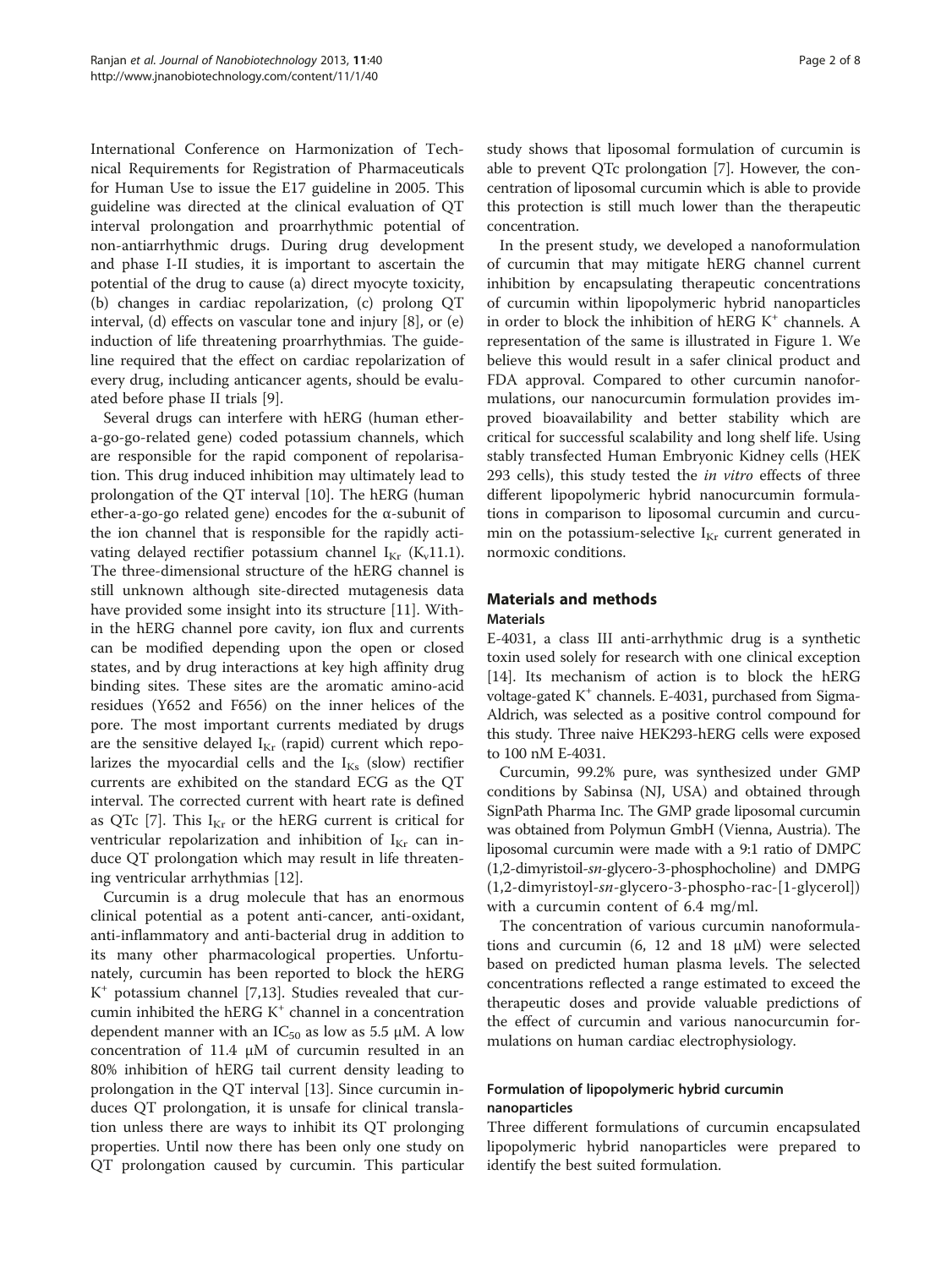<span id="page-2-0"></span>

# Formulation A (HNC-NP): nanoprecipitation

Curcumin was dispersed in an organic phase containing PLGA in acetonitrile. The lipids, DMPC (1,2-dimyristoilsn-glycero-3-phosphocholine) and DMPG (1,2-dimyristoyl-sn-glycero-3-phospho-rac-[1-glycerol]) were used at a pre-determined ratio (7:3). There are previous reports of liposomes composed of the same lipids (i.e. DMPC and DMPG), which lacked general toxicity and decreased nystatin toxicity [\[15\]](#page-7-0). Hence we chose to use the same combination of lipids but optimized the ratio in a previous study to obtain the optimal formulation. DMPG was dissolved in double distilled water while DMPC was dissolved in 4% ethanol water. Both lipids were then mixed and heated to 45°C. The organic phase mixture was subsequently added dropwise with constant stirring. The mixture was stirred for 3 hours on magnetic stirrers to facilitate evaporation of the organic solvent from the formulation. Once the organic solvent was evaporated, the mixture was centrifuged thrice at 6000 rpm for 15 minutes using Amicon filters with a 10 kd cutoff. The nanoparticles so obtained were resuspended in a 5% sucrose that acts as a cryoprotectant. Further, the nanoparticle-cryoprotectant mixture is flash frozen in liquid nitrogen for 5 minutes and then lyophilized overnight.

# Formulation B (HNC-PS): probe sonication

Curcumin was dispersed in an organic phase containing PLGA in ethyl acetate. The lipids, DMPC (1,2 dimyristoil-sn-glycero-3-phosphocholine) and DMPG (1,2-dimyristoyl-sn-glycero-3-phospho-rac-[1-glycerol]) were used in the same ratio (7:3). DMPG was dissolved in double distilled water while DMPC was dissolved in 4% ethanol water. The lipid mixture and the PLGA-curcumin solution were mixed and sonicated for 1 minute. Subsequently, the nanoparticles were centrifuged at 6000 rpm for 15 minutes using Amicon filters with a 10kd cutoff and then washed thrice. The nanoparticles were resuspended in a 5% sucrose, flash frozen in liquid nitrogen and lyophilized overnight.

# Formulation C (HNC-PS-C): probe sonication with chitosan blended polymer

In this protocol, chitosan was added during the formulation of curcumin loaded PLGA nanoparticles using ethyl acetate by solvent evaporation in order to provide a positive surface charge to the nanoparticles [\[16](#page-7-0)]. Since lipids mostly carry negative charge, this method leads to a tighter lipid layer on the surface of the nanoparticles. The formulation was carried out as described under probe sonication.

# Characterization of lipopolymeric hybrid curcumin nanoparticles

The lipopolymeric hybrid nanocurcumin from all three batches were characterized for their drug loading as previously described. Particle size and zeta potential are important parameters as they have an effect on both the intracellular uptake as well as the stability of the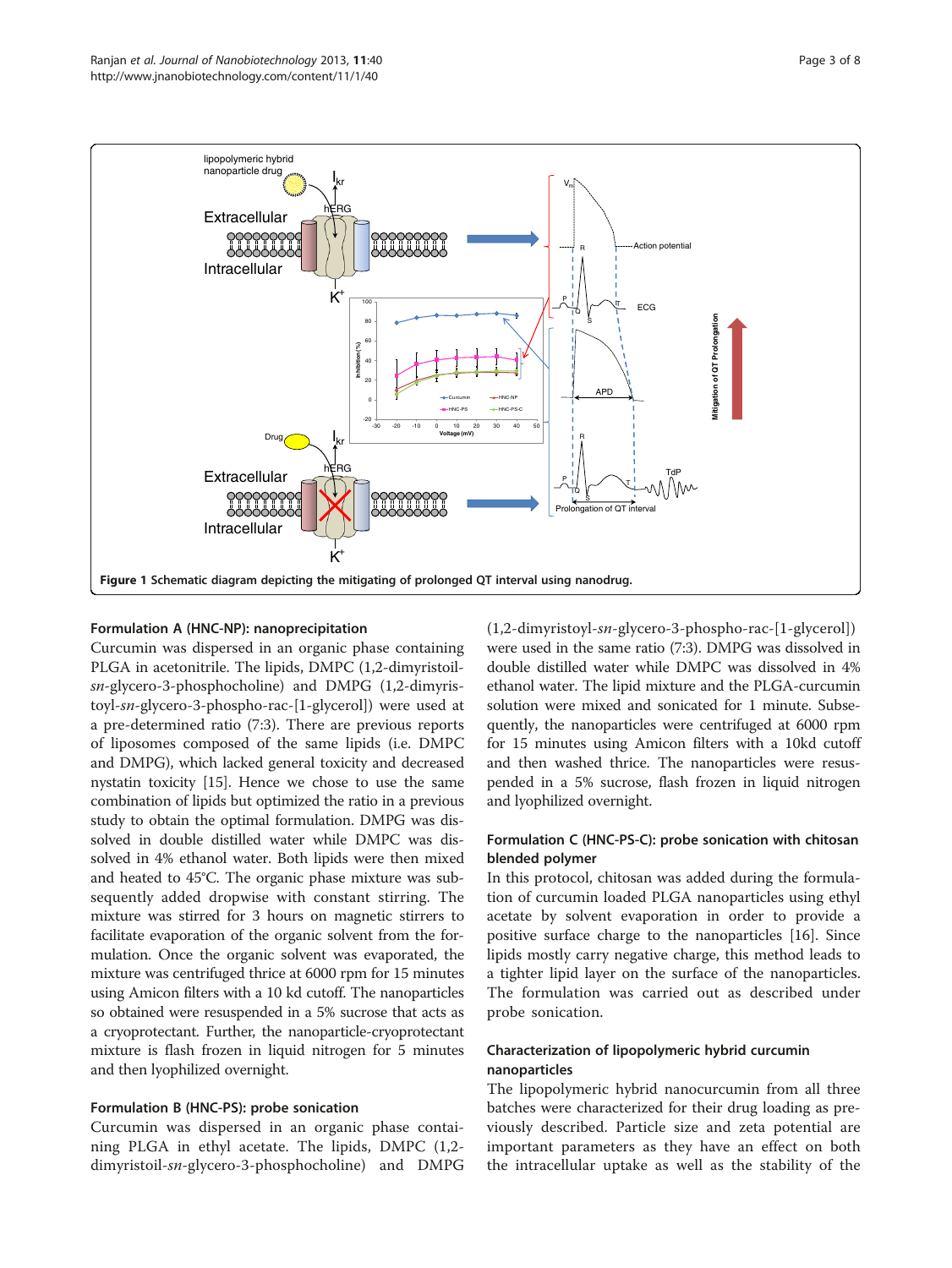nanoparticles. Average particle sizes of the nanoparticles were determined by Nanotrac Particle Size Analyzer (Mircotrac, Inc., Montgomeryville, PA). Nanoparticles were characterized for zeta (ζ) potential by using a Zetasizer (ZEN4602, Malvern Instruments, Worchestershire, UK). The dried nanoparticles were suspended in distilled Milli Q treated water (pH 7) and measured. Zeta potential was calculated based on electrophoretic mobilityof the nanoparticles in aqueous medium. Surface morphology was determined by Transmission Electron Microscopy (TEM) as described elsewhere [[17](#page-7-0)]. Further, stability analysis was also carried out at 4°C for all the three batches of nanoparticles formulated.

### Determination of hERG current inhibition

The compounds tested for hERG current inhibition include lipopolymeric hybrid nanocurcumin (HNC-NP, HNC-PS, HNC-PS-C), liposomal curcumin and curcumin. E-4031 was selected as the positive control to confirm the sensitivity of the test system. This study was carried out at IPS Therapeutique, Inc., QC, Canada.

#### Manual patch clamp assay

Whole cell patch-clamp recordings were made at  $35 \pm 2^{\circ}$ C from HEK 293 cells stably transfected with the hERG gene. Cells were plated onto 35 mm petri dishes (Falcon) and maintained in culture with the selective agent G148 (Sigma-Aldrich, St. Louis). Cells were washed twice with 1 mL of hERG external solution containing (mM) NaCl 140, KCl 5, CaCl<sub>2</sub> 1.8, MgCl<sub>2</sub> 1, Glucose 10 and HEPES 10 (pH 7.4) followed by the addition of 2 mL of hERG external solution. The petri dish (experimental chamber) was mounted on the stage of an inverted phase contrast microscope. A borosilicate glass micropipette (open resistance of 5 to 15 MΩ) pulled with a PMP-102 Programmable Micropipette Puller and filled with internal pipette solution containing (in mM) KCl 140, MgCl<sub>2</sub> 1, EGTA 5, HEPES 10, Mg-ATP 4 and sucrose 10 was positioned above a single cell using an Eppendorf PatchMan micromanipulator. The micropipette was lowered to the cell until a close contact was achieved. The whole-cell configuration was then obtained by applying a slight negative pressure (resistances were measured by a 5-mV square pulse to be in the  $G\Omega$  range). Cell capacitance was immediately measured in order to evaluate cell surface area, using a conversion factor of 1 pF/m<sup>2</sup>. This cell surface area was later used to calculate net current density (as opposed to current amplitude).

Currents were acquired at a rate of 1 kHz, and filtered using a low-pass 4-pole Bessel filter with the cut-off rate set at 500 Hz. Baseline condition currents were recorded using the PClamp 10 acquisition suite (Molecular Devices, Sunnyvale, CA) following a 2-minute equilibration period. Currents were then recorded after 5 minutes of

exposure to each concentration of test compounds or positive controls (lipopolymeric hybrid nanocurcumin, liposomal curcumin, curcumin, E-4031). The cells were stimulated continuously with the following pulse:

Pulses Protocol



Currents were analyzed using the Clampfit 10.2.0.14 module of the pClamp 10.2.0.14 software (Axon Instrument Inc., Foster City, California, USA, (now Molecular Devices Inc.).

### Current run-down and solvent effect correction

All data points have been corrected for solvent effect and time-dependent current run-down. Current rundown and solvent effects were measured simultaneously by applying the experimental design in test-compound free conditions (dimethyl sulfoxide vehicle) over the same time frame as was done with the test compounds. The loss in current amplitude measured during these vehicle control experiments (representing both solvent effects and time-dependent run-down) was subtracted from the loss of amplitude measured in the presence of the test compound. This procedure isolates the effect of the test compound from the effect of the solvent and the inevitable run-down in current amplitude over time.

# Application of test compounds, positive control and vehicle

Cells were exposed for 5 minutes to each concentration of compounds in the presence of closed circuit perfusion (2 mL/min). The cells were allowed 5 minutes for washout in the presence of a flow-through perfusion (2 mL/min) in addition to a closed circuit perfusion (2 mL/min). The positive control (100 nM; E-4031) was added to naive cells obtained from the same cell line and passage number for a period of 5 minutes in presence of a closed circuit perfusion (2 mL/min). Cells were under continuous stimulation of the pulses protocol throughout the experiments and cell currents were recorded after 5 minutes of exposure to each condition.

### Statistical analysis

Statistical comparisons were made using paired Student's t-tests. For the test compounds, the currents recorded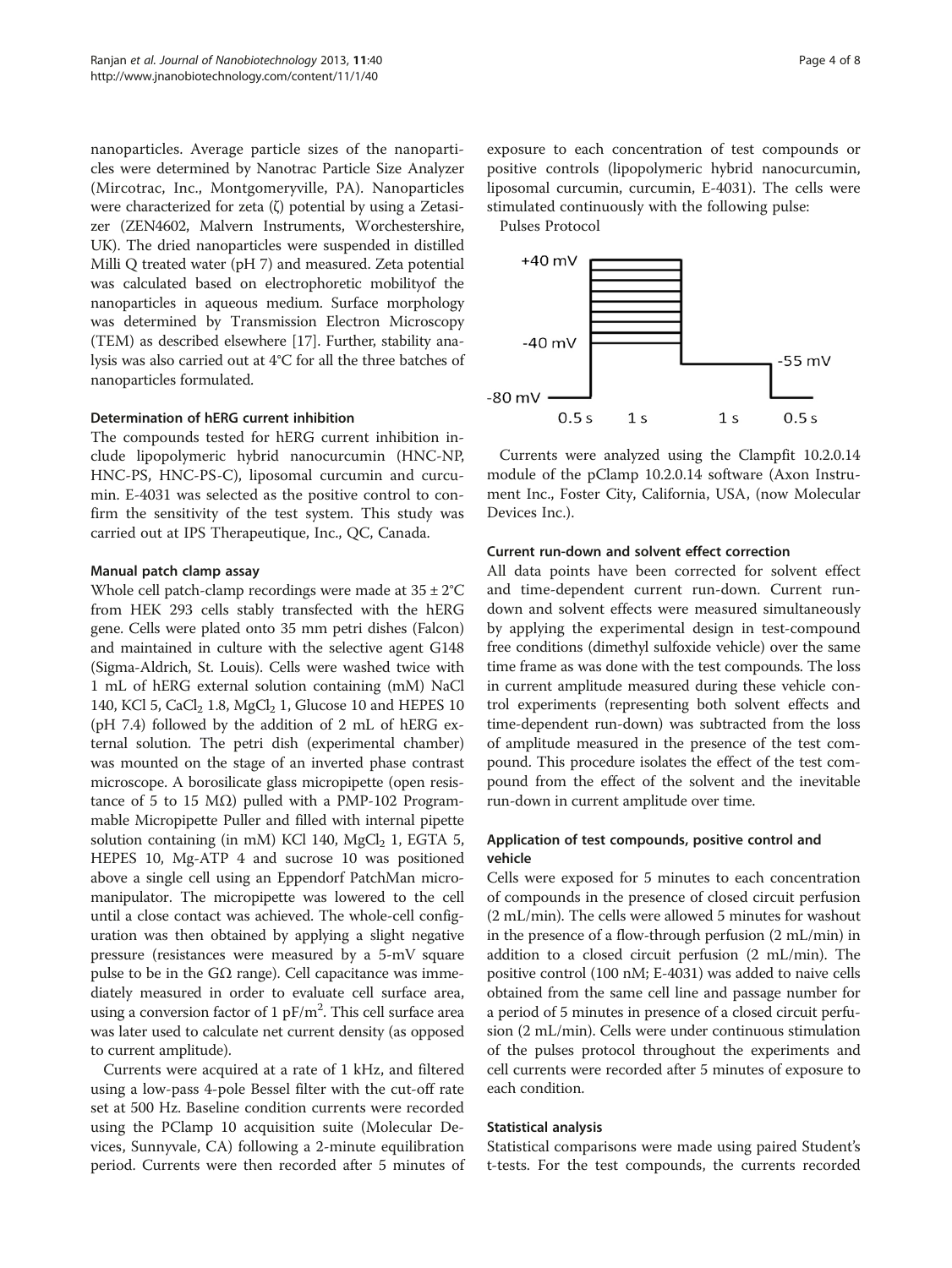

after exposure to the different test compound concentrations were statistically compared to the currents recorded in baseline conditions. Currents recorded after the washouts were compared to the currents measured after the highest concentration of test compounds. In the same way, currents recorded after the positive control was compared to the currents recorded in baseline conditions. Differences were considered significant when  $p \leq 0.05$ .

# Results and discussion

# Formulation and characterization of lipopolymeric hybrid curcumin nanoparticles

Our results reveal that all three different formulations of the curcumin encapsulated lipopolymeric hybrid nanoparticles (HNC-NP, HNC-PS and HNC-PS-C) were successful. The first formulation (e.g. HNC-NP) was prepared by nanoprecipitation. The other two formulations (e.g. HNC-PS and HNC-PS-C) were prepared by probe sonication with or without chitosan. The hybrid nanoparticles were characterized for curcumin content or drug loading. We observed that the HNC-NP and HNC-PS-C formulations had a curcumin loading of  $18 \pm$ 0.8 μg/mg and  $18.2 \pm 1.2$  μg/mg respectively. The HNC-PS formulation had a lower curcumin content of  $6.8 \pm$ 0.74 μg/mg. The particle sizes of the nanoparticles for the different batches were  $113.9 \pm 8.3$ ,  $147.2 \pm 15.7$ ,  $162.2 \pm 1.5$ 12.4 nm respectively. The zeta potential of the batches was found to be  $-24.5 \pm 1.7$  mV for HNC-NP,  $-24.8 \pm$ 2.9 mV for HNC-PS and −21.1 ± 2.3 mV for HNC-PS-C. The slight change in the HNC-PS-C can be explained by the incorporation of chitosan which may impart some positive charge. The transmission electron microscopy (TEM) images show the surface morphology of the hybrid nanoparticles to be smooth and spherical (Figure 2A-C). The stability analysis was carried out for all the three batches of nanoparticles formulated at 4°C for 6 days. Results (Figure 3) show no significant change in particle size of the nanoparticles for the entire duration of the

study ensuring that the hybrid nanoparticle are stable for atleast 6 days at 4°C.

# Effect of different formulations on whole-cell  $I_{Kr}$  hERG currents

The hERG assay or the Manual Patch Clamp assay is used to assess the potential of a compound to interfere with the rapidly activating delayed-rectifier potassium channel. This inital study used stably transfected Human Embryonic Kidney cells (HEK 293 cells) in normoxic conditions to quantify the in vitro effects of lipopolymeric hybrid nanocurcumin formulations, (HNC-NP, HNC-PS and HNC-PS-C), liposomal curcumin and free curcumin on the potassium-selective  $I_{Kr}$  current. The study design was based on the current International Conference on Harmonisation (ICH) Harmonized Tripartite Guidelines [[9\]](#page-7-0).

Whole-cell currents elicited during a voltage pulse were recorded in baseline conditions and following the application of the selected concentrations of test compounds. Currents were also recorded following a washout period. The cells were depolarized for one second from the holding potential (−80 mV) to a maximum value of +40 mV, starting at −40 mV and progressing in 10 mV increments. The membrane potential was then

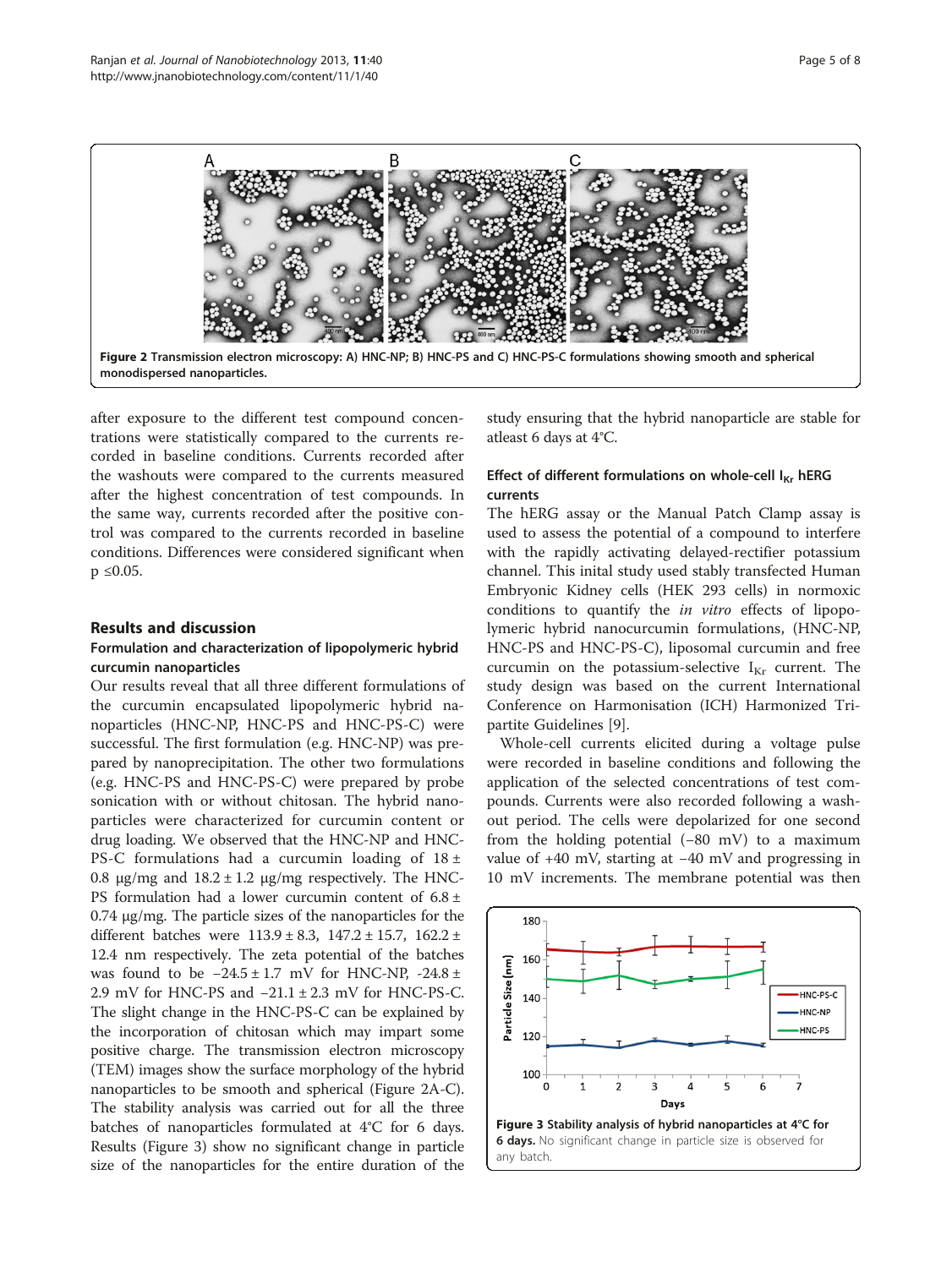| <b>Compound tested</b> | Statistically significant<br>inhibition starting at $(\mu M)$ | Maximal<br>inhibition (%) | <b>Statistically significant</b><br>reversibility of the Washout | <b>Calculated</b><br>IC50 (µM) | Voltage<br>dependence |
|------------------------|---------------------------------------------------------------|---------------------------|------------------------------------------------------------------|--------------------------------|-----------------------|
| <b>HNC-NP</b>          | 18                                                            | 24.8                      | Νo                                                               | n/a                            | Yes                   |
| <b>HNC-PS</b>          | 6                                                             | 40.2                      | <b>No</b>                                                        | n/a                            | Yes                   |
| HNC-PS-C               | 6                                                             | 25.2                      | Nο                                                               | n/a                            | Yes                   |
| Curcumin               |                                                               | 77.8                      | No                                                               | 8.5                            | Yes                   |
| Liposomal curcumin     | 6 only                                                        | 30                        | No                                                               | n/a                            | No                    |

<span id="page-5-0"></span>Table 1 Effect of tested compounds on hERG current density at +20 mV  $(I_{+20})$ 

repolarized to −55 mV for one second, and finally returned to −80 mV. Whole-cell tail current amplitude was measured at a holding potential of −55 mV, following activation of the current from −40 to +40 mV. Current amplitude was measured at the maximum (peak) of this tail current. Current density was obtained by dividing current amplitude by cell capacitance measured prior to capacitive transient minimization. Each of the test compounds was analyzed at three different concentrations (6, 12 and 18  $\mu$ M) for hERG current inhibition. The effect of test compounds on hERG current density is shown in Table 1. The results of the Manual Patch Clamp assay reveal that lipopolymeric hybrid nanocurcumin formulations were able to protect against the inhibition of hERG current caused by curcumin. Out of the three hybrid nanocurcumin formulations, formulation HNC-NP was found to impart the best protection as seen in Figure 4. At a concentration of 18 μM of curcumin equivalent, the HNC-NP formulation caused the least inhibition of current density (24.8% inhibition) followed by HNC-PS-C (25.2% inhibition) when compared to

77.8% inhibition caused by curcumin alone. Paired student's t-tests confirmed that the difference in normalized current density measured at baseline and in the presence of 18 μM of lipopolymeric hybrid nanocurcumin reached the selected threshold for statistical significance ( $p \le 0.05$ ). The liposomal curcumin formulation, at a curcumin concentration of 6 μM, induced a statistically significant inhibition of the hERG tail current (30%) at  $I_{+20}$  (n = 3) (not included in figure). E-4031 (a positive control) induced a significant inhibition of the current amplitude (81.8%) for  $I_{+20}$  at a concentration of 100 nM. Additionally, poly (lactic-coglycolic acid) (PLGA), at concentrations ranging from 0.52 to 29.81 μg/mL did not cause a statistically significant inhibition of the hERG tail current density for  $I_{+20}$  (n = 3). This result implies that formulation HNC-NP reduced the hERG current inhibition by 68.1% at a concentration as high as 18 μM which represents a significant protection of the hERG channel current inhibition caused by curcumin. To confirm the reversal effect of the test compounds, cells exposed to the highest concentration of curcumin equivalent formulation



Figure 4 hERG tail current density averages obtained by measuring the hERG tail peak amplitude at 20 mV in baseline conditions and in the presence of curcumin, Formulation HNC-NP, Formulation HNC-PS and Formulation HNC-PS-C hybrid nanocurcumin. The curcumin concentrations were always 6.0, 12 and 18 μM. A: Current density was measured from 7 cells, averaged, normalized against baseline current density, and corrected for time and solvent effects. Statistical comparisons between post-drug exposure and baseline current density levels were made using repeat paired Student's t-tests (\*). Differences were considered significant when p ≤ 0.05. B: Voltage dependency of the hERG tail currents inhibition at the higher concentration of curcumin and hybrid nanoformulations tested (18 μM).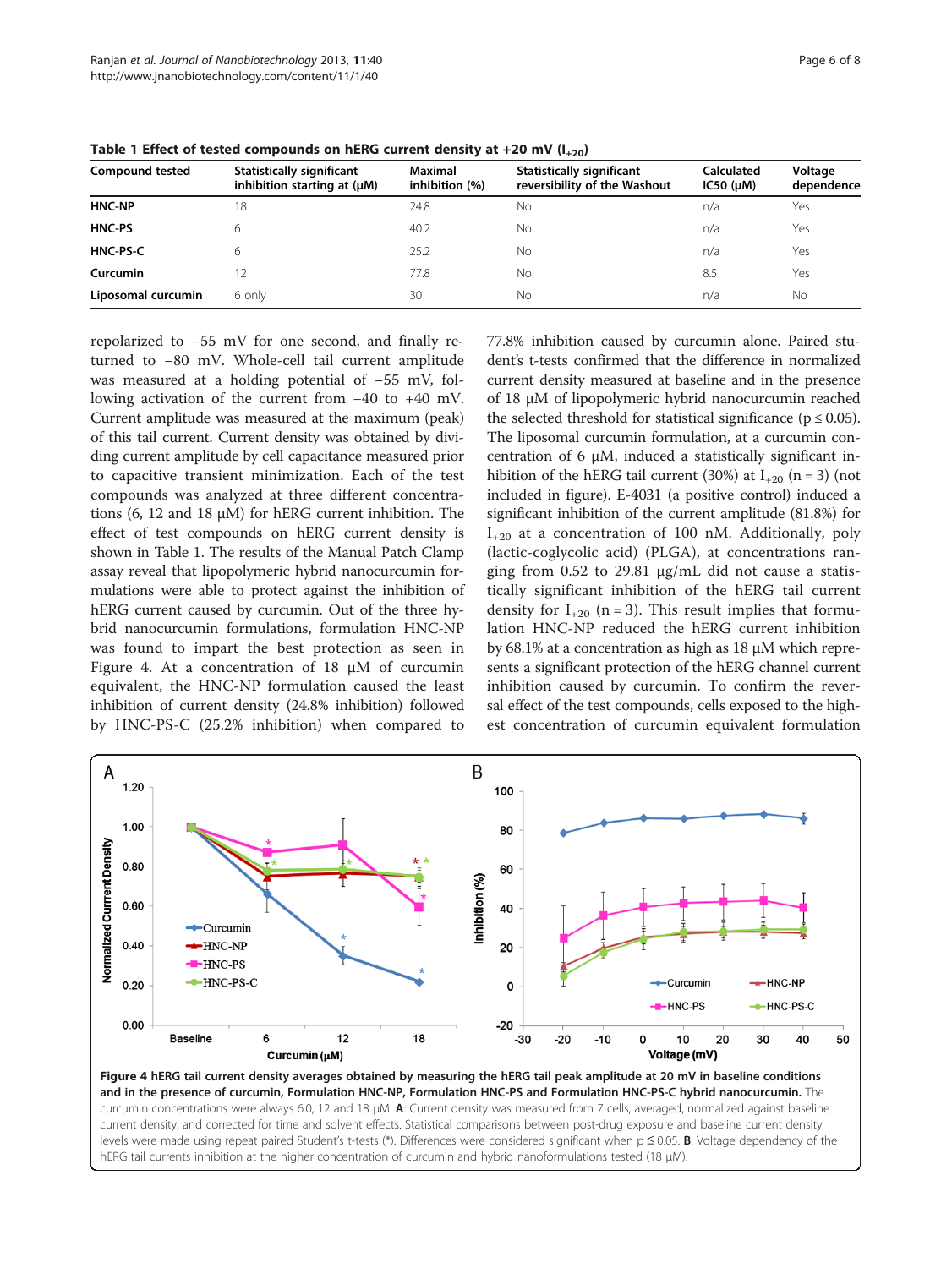<span id="page-6-0"></span>(18  $\mu$ M) were subjected to a washout period of 5 minutes. The current measured after the washout period was not statistically different when compared to the current following exposure to the highest concentration of the compounds suggesting that the effect of these compounds was not reversible at this time point.

It has been previously reported that curcumin interacts with the alpha subunit of the  $K^+$  channel which forms the pore of the hERG channel [\[7](#page-7-0)]. It is this subunit which is encoded by the hERG gene. Maati et al reported a similar study showing that a curcuminoid mixture containing 78% curcumin brought about comparable inhibition of the hERG current [\[18\]](#page-7-0). A study by Helson et al demonstrated that liposome may have a protective effect against the inhibitory interactions of active compounds with channel drug receptor sites allowing more normal gating kinetics to occur. However, they could not confirm whether the changes in gating kinetics were due to a direct interaction of curcumin with the pore-forming peptides, or whether a change in lipid packing in proximity of the hERG channel resulted in decreased inhibition [\[7\]](#page-7-0). However, the concentration of liposomal curcumin which is able to provide this protection was much lower than the therapeutic concentration of curcumin and the liposomal formulation was found to be stable only at -20°C [\[7](#page-7-0)].

The results of the present study (Table [1\)](#page-5-0) confirm that the curcumin (diferuloylmethane) molecule exhibits prominent  $I_{Kr}$  inhibition as reported by other research groups [[7,13](#page-7-0)]. In the present study, our formulation of lipopolymeric hybrid nanocurcumin formulation was conceptualized based on the protective effects of liposomes on curcumin dependent inhibition of the hERG current. Further, the introduction of a polymer layer in the hybrid formulation imparted much needed stability and tunability to the formulation. The manual patch clamp assay of HEK 293 cells clearly illustrated that this hybrid nanocurcumin formulation prevented the curcumin induced inhibition of hERG  $K^+$  channel at concentrations higher than the therapeutic concentrations of curcumin. Liposomal curcumin, on the other hand, could only decrease this inhibition at lower curcumin concentration (6 μM). Comparing the percent inhibition, the hybrid nanocurcumin limited inhibition to 24.8% at a high curcumin equivalent concentration of 18 μM (n = 3; statistically significant). This is substantially less than the inhibition (30%) brought about by liposomal curcumin at one third the concentration (6 μM curcumin equivalent). There remains a need to determine whether the changes in gating kinetics were brought about due to direct interaction of curcumin with pore-forming peptides, or whether a change in lipid packing in proximity of the hERG channel resulted in decreased inhibition. Moreover, the present formulation provided improved bioavailability [\[19](#page-7-0)] (data not shown) and as expected, this formulation was stable both at 4°C for an extended period of time.

# Conclusions

The inhibition of the  $I_{Kr}$  current induced by curcumin is mitigated when curcumin is incorporated within a lipopolymeric hybrid nanoparticle formulation prior to exposure. Such a formulation not only protects inhibition of hERG channel current induced by curcumin but also provides improved bioavailability and stability. Similar hybrid formulations may be used for other QT-prolonging drugs to mitigate prolonged QT effects in vitro. Further testing of the hybrid nanoformulation with other QTprolonging drugs in animal models with QT-prolongation may lead to faster clinical translation and FDA approval of such cardiotoxic yet pharmacologically potent drugs.

#### Competing interests

The authors declare that they have no competing interests.

#### Authors' contributions

APR and AM conceived the concept, designed the experiments, prepared nanoparticles, analyzed the experiments and wrote the paper. LH conceived the concept and reviewed the paper. JKV mentored, provided the resources, supervised the experiments and reviewed the paper. All authors read and approved the final manuscript.

#### Acknowledgements

Authors would like to thank Dr M Majeed CEO of Sabinsa for contributing GMP grade curcumin. Authors would also like to thank A. Brun and the Microscopy core facility at UNTHSC for technical help in performing the TEM studies. Authors would also like to thank A. Bouchard at IPS Therapeutique, Inc., QC, Canada for experiments and discussions related to the hERG assay. This research was supported by a Sponsored Research Agreement from SignPath Pharma Inc., PA, USA.

#### Author details

<sup>1</sup>Department of Molecular Biology & Immunology and Institute for Cancer Research, Graduate School of Biomedical Sciences, University of North Texas Health Science Center, Fort Worth, Texas 76107, USA. <sup>2</sup>SignPath Pharmaceuticals, Pennsylvania, USA.

#### Received: 14 October 2013 Accepted: 11 December 2013 Published: 14 December 2013

#### References

- Fung M, Thornton A, Mybeck K, Wu JH, Hornbuckle K, Muniz E: Evaluation of the characteristics of safety withdrawal of prescription drugs from worldwide pharmaceutical markets-1960 to 1999. Drug Inf J 2001, 35(1):293–317.
- 2. Piccini JP, Whellan DJ, Berridge BR, Finkle JK, Pettit SD, Stockbridge N, Valentin J, Vargas HM, Krucoff MW: Current challenges in the evaluation of cardiac safety during drug development: translational medicine meets the critical path initiative. Am Heart J 2009, 158(3):317-326.
- 3. Kaitin KI, DiMasi JA: Pharmaceutical innovation in the 21st century: new drug approvals in the first decade, 2000-2009. Clin Pharmacol Ther 2011, 89(2):183–188.
- Di Veroli GY, Davies MR, Zhang H, Abi-Gerges N, Boyett MR: High-throughput screening of drug-binding dynamics to HERG improves early drug safety assessment. Am J Physiol Heart Circ Physiol 2013, 304(1):H104-H117.
- 5. Chain A, Dubois V, Danhof M, Sturkenboom M, Della Pasqua O, Cardiovascular Safety Project Team, TI Pharma PKPD Platform: Identifying the translational gap in the evaluation of drug-induced QTc-interval prolongation. Br J Clin Pharmacol 2013, 76(5):1–43.
- 6. Strevel EL, Ing DJ, Siu LL: Molecularly targeted oncology therapeutics and prolongation of the QT interval. J Clin Oncol 2007, 25(22):3362-3371.